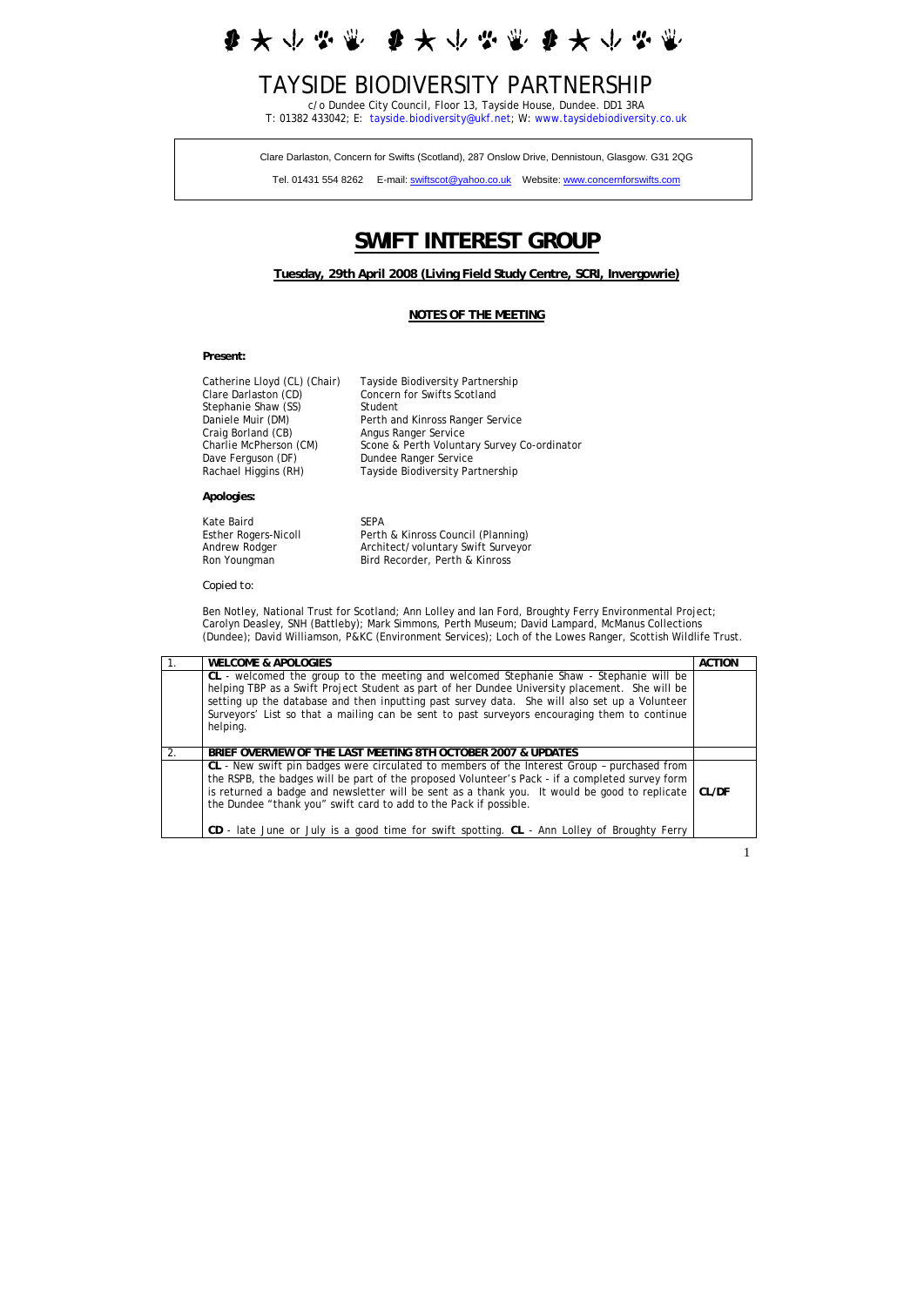|    | Environment Project has had t-shirts made prepared with a swift poem (for her own project) but<br>has offered to increase the number she buys - they are available at £6 each. Sponsorship is still<br>needed for them - the top volunteer surveyors could perhaps get these. DM - suggested a<br>friendly developer may help with such a sponsorship i.e. Stephens Builders. DF - maybe Swift<br>Van Rentals (insurance) could help? All group to look into this for lump sum.                                                                                                                                                                                                                                                                                                                                                                                                                                                                                                                                                                                                                                                   | <b>ALL</b>     |
|----|-----------------------------------------------------------------------------------------------------------------------------------------------------------------------------------------------------------------------------------------------------------------------------------------------------------------------------------------------------------------------------------------------------------------------------------------------------------------------------------------------------------------------------------------------------------------------------------------------------------------------------------------------------------------------------------------------------------------------------------------------------------------------------------------------------------------------------------------------------------------------------------------------------------------------------------------------------------------------------------------------------------------------------------------------------------------------------------------------------------------------------------|----------------|
|    | CD - Noted there has been no time put into fundraising. CL - suggested that a Project Officer on<br>a National level for Scotland is required. CD - has looked at lots of application forms etc. The<br>post would need to be hosted somewhere unless it could be home-based. Funding is a major<br>issue. CD - would be happy to meet up with 2 or 3 people to work through funding applications.<br>DF - we should try to get swifts onto the endangered list. CD - agreed. We need to keep trying<br>for this. An RSPB survey was published recently and described there being only a 20% national<br>decline, whereas in Scotland there has been a severe decline of 62%. Unfortunately RSPB only<br>considers Scotland as an area. DF - noted that reed beds are also not acknowledged in Scotland<br>(according to RSPB). CD - there is now a National Swift Survey being run by the RSPB. CL - In the<br>UKBAP Review swifts were again not eligible which results in us not being able to directly claim<br>for swift projects from the SITA TBAF funding; any projects will need to highlight urban habitats<br>instead. | CD/CL          |
| 3. | <b>2008 PLANS FOR TAYSIDE</b>                                                                                                                                                                                                                                                                                                                                                                                                                                                                                                                                                                                                                                                                                                                                                                                                                                                                                                                                                                                                                                                                                                     |                |
|    | Survey co-ordination, volunteer packs, data input (CL)<br>CD - received an email from PKC Planning suggesting it is important to keep swift data<br>consistent. CL - will follow up PKC regarding data input. If a survey is done this would be great<br>but it would need to tie in with their plans. CL to liaise with DM and PKC. CD - will contact SOC.<br>She had a 5 minute slot at a conference about where you might find swifts i.e. council house<br>estates.                                                                                                                                                                                                                                                                                                                                                                                                                                                                                                                                                                                                                                                           | CL/CD/DM       |
|    | Perth & Kinross (DM & CM)<br>CM - he was disappointed in the feedback after the SWT newsletter asked for volunteers. He will<br>contact the Courier and Perth Advertiser and arrange a feature. However he has got new<br>surveyors for Errol, Abernyte, Inchture, WWF Dunkeld & Birnam, Kinrossie, Scone and Balbeggie<br>(only 2 from SWT). DM - will do Crieff and Comrie herself as well as Auchterarder, Dunning and<br>Bridge of Earn. She will ask for more reps from PKC Rangers. Has nominated Jeannie to<br>undertake Aberfeldy and Pitlochry, Mandy for Blairgowrie and Alyth, Iain and Fergus for Perth<br>and Invergowrie. She is looking at a map for new places where there is not much happening. CL<br>- offered to undertake the Abernethy and Glenfarg surveys. DM - will ask Niall his possibilities<br>for helping.                                                                                                                                                                                                                                                                                          | DM/DF/CL       |
|    | CL - there are still gaps within Perth and Kinross. David Williamson may be able to help with<br>specific areas (Pitlochry, Moulin, etc.). CM - unfortunately has lost a volunteer for Dunkeld but<br>Jules Weston (WWF) has offered to do this. CL - suggested we ask Jules Weston's' colleagues to<br>help. Suggested a joint press release of thanks and a call for volunteers for specific areas. CM -<br>we also need volunteers for Newtyle, Glenfarg, Glencarse, Meigle and Kenmore. Residents of<br>specific villages could get involved in surveying. DM - will enquire with the Ranger at Glen<br>Atholl Estate regarding checking not only in Blair Atholl, but also Glen Tilt. CD - will contact Ben<br>Notley of NTS and Lindsay - to add to contact list.                                                                                                                                                                                                                                                                                                                                                           | CM<br>DM<br>CD |
|    | NTS Projects - Dunkeld (VH)<br>Vicky Hilton has now left the NTS, so Ben Notley will be taking over until a new Perthshire<br>Ranger can be appointed. CL said it was important to keep in touch with the NTS and to<br>encourage the swift surveys in Dunkeld and Birnam.                                                                                                                                                                                                                                                                                                                                                                                                                                                                                                                                                                                                                                                                                                                                                                                                                                                        |                |
|    | Angus Projects (CB)<br>CB - unfortunately the recruitment of new volunteers has been poor, there has been lots of<br>press releases thanks to all the rangers' work. We need to pin point nest sites, especially in<br>coastal towns. However, there has been a good response to letters sent in to local papers.<br>Feeding areas in some towns have been located. More nest boxes to go up (36 in total) at the<br>Angus Council offices at Orchardbank, Forfar. A new feeding corridor near the edge of a Forfar<br>Business park near the loch is looking very good - there has been some publicising on the website<br>on this too. CD - requested a short write-up on this with a photo with information on the client /<br>architect / contractor from CB.                                                                                                                                                                                                                                                                                                                                                                 | CВ             |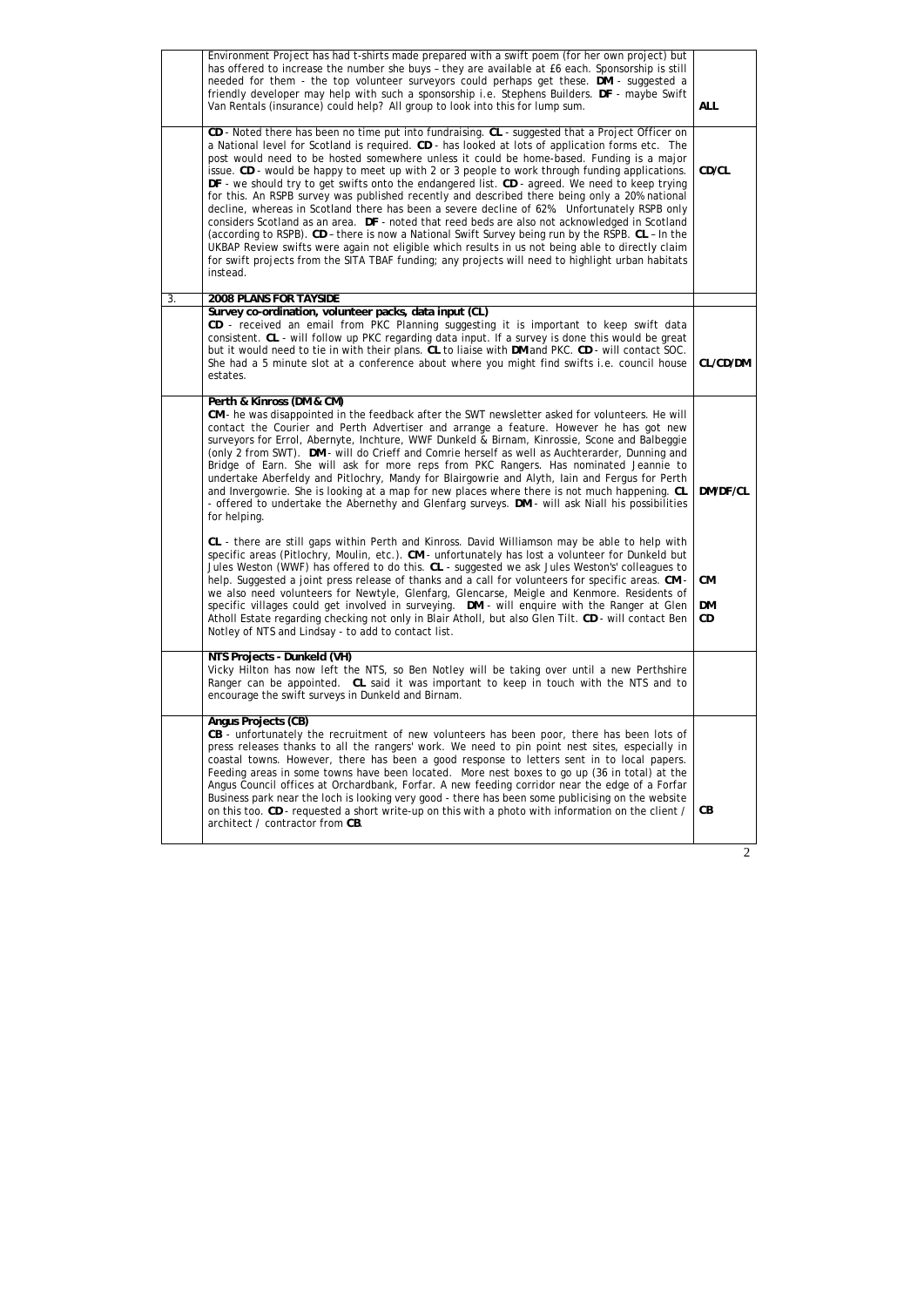| CB - Rangers have had events and raffles etc. to raise money for the camera - staff are keen at<br>Social Work Department to get involved with this too. CD - can she get more info from CB on<br>this so she can do a write-up on this for the North Lanarkshire school project? CB - agreed it<br>would be good to get schools involved. Also swifts were seen in Glenprosen (an unlikely place!)<br>CL - noted it was good news to hear of Upland Swifts in Glenprosen - this could become Tayside-<br>wide Swifts, as opposed to Urban Swifts as swifts have already been discovered in Glen Devon.                                                                                                                                                                                                                                                                                                                                   |                    |
|-------------------------------------------------------------------------------------------------------------------------------------------------------------------------------------------------------------------------------------------------------------------------------------------------------------------------------------------------------------------------------------------------------------------------------------------------------------------------------------------------------------------------------------------------------------------------------------------------------------------------------------------------------------------------------------------------------------------------------------------------------------------------------------------------------------------------------------------------------------------------------------------------------------------------------------------|--------------------|
| CL - could more swift / bat walks be organised? CB - agreed they are planning this for Forfar and<br>Arbroath and getting planners involved. There are swift feeding sites nearby.                                                                                                                                                                                                                                                                                                                                                                                                                                                                                                                                                                                                                                                                                                                                                        |                    |
| Dundee & Broughty Ferry (DF & AL)<br>DF - apologies for lack of input - things have not gone so smoothly since Dave Shepherd left.<br>Also because swifts are not on the endangered list, they have unfortunately not been a priority.<br>He will be picking it up again soon. CD asked DF to pass her Dave Shepherd's records of<br>Menzieshill (info between 2001-2006 - 6 nest sites).                                                                                                                                                                                                                                                                                                                                                                                                                                                                                                                                                 | CD/DF              |
| DF - showed us the surveyor 'thank you' cards being sent out which everyone thought were<br>lovely. CD - thought these could be recording / thank you cards postcard style. CD to send CL<br>RSPB survey. DF - intends to email everyone on his contact list in one go. Will get a press<br>release drafted up in conjunction with Ann Lolley of Broughty Ferry Environmental Project (who<br>can help check before going to press). Unfortunately some previous records have been lost.                                                                                                                                                                                                                                                                                                                                                                                                                                                  | CD<br>DF           |
| CD - suggested targeting SNH for Dundee work. Suggested contacts - Mike Groves, Broughty<br>Ferry, Dan Carmichael, SOC Recorder, James Whitelaw, Jeff Burn, and Joan Lamb. DF - would<br>like to pick up again on Dochart Terrace work. Part of the re-launch of the project will be<br>involving a swift walk on 26th July at 9pm. CL - suggested making it a swift & bat walk - people<br>may be more interested in a combination. DF - also hoping for a swift display through the<br>summer; swift boxes are being put up in Blackness Primary School (working with the local ringing<br>group); and the webcam with Radio 4 with the children unfortunately didn't go through so the<br>swift box will be going to Ann Lolley of BFEP.                                                                                                                                                                                               | DF/CD              |
| <b>General Roundup</b><br>CD - suggested we need a spreadsheet for sorting of recorders - perhaps SS could begin work on<br>this? CD could then copy and add to this list with new volunteers when necessary.                                                                                                                                                                                                                                                                                                                                                                                                                                                                                                                                                                                                                                                                                                                             | CD/SS/CL           |
| DF - press release from the whole group perhaps for the whole of Tayside? CL - proposed<br>publicising specific needs in individual areas first and then half way through the season target<br>from a bigger perspective. CM - will circulate a rough draft of a press release he will be using.<br>DM - she will have to go through a few hoops for publishing any press release, may take a few<br>days.                                                                                                                                                                                                                                                                                                                                                                                                                                                                                                                                | CM/CL/DM           |
| Tayside Swift Nest Box Trials (CL)<br>Nest Box Trials - this straightforward project has encountered numerous difficulties which is<br>embarrassing because of the £500 investment from SNH. Nothing has been happening in<br>Broughty Ferry or Dundee. The Guide Dogs for the Blind school in Forfar has been more<br>successful, as well as the hospital and PKC office in Crieff. Planning permission is needed for the<br>nestbox in Dunkeld - there is lack of NTS staff at the moment which is causing a major delay.<br>CB to report to CL and CD on Guide Dogs for the Blind school, Lilybank and Orchardbank. CL - to<br>follow up on the Erigmore Holiday Park - the swift turret, although this is not officially part of<br>the Nestbox trials. CL will be including an interim update on the project in her Annual Report<br>to SNH, but hopes that the project can be turned round in the coming year to make it a success. | CB/CL<br><b>CL</b> |
| Potential Church Swift Project (Green Graveyard Initiative) (CL)<br>Churches Project CD - would be useful to have an overall Swift Forum. Bill Morrows (English and<br>Scottish Churches Project - Ely: 01353 662762) is doing well. A church in Callendar has swift<br>boxes put up and has been quite successful. Possibilities in Dalry, Edinburgh. London swifts - a<br>website could be built to include Bill Morrows' information and 90 other churches. CD - to<br>contact BM and write a short slot. CL/ CB - could easily link in with the Tayside Green Graveyard<br>Initiative and there may be Eco-congregation links right across Scotland. CL - to send CD<br>contacts.                                                                                                                                                                                                                                                     | CD/CB/CL           |
| It was noted that a church in Crieff is going to be converted into flats. CL to contact ER-N to<br>check planning conditions include swifts.                                                                                                                                                                                                                                                                                                                                                                                                                                                                                                                                                                                                                                                                                                                                                                                              | CL/ER-N/<br>DM     |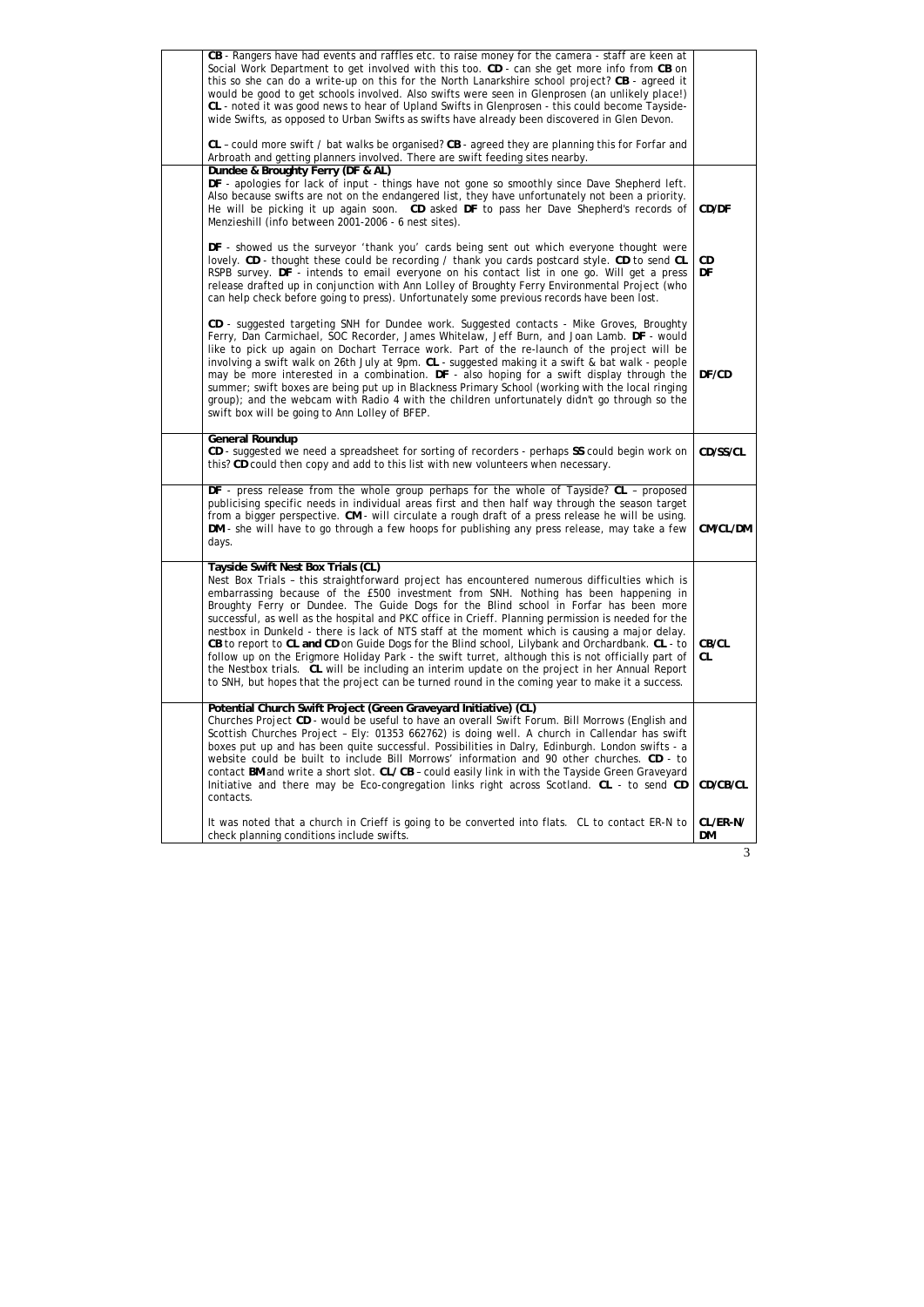|    | Proposed Dundee Buildings Project (CD)<br>Dundee Buildings Project - CD - Rob Pederson, DCC, is willing to host a meeting for this. CD will<br>visit the Thurso project in mid May as there may be good practice to report on at the Dundee<br>meeting. CD has someone keen to get involved with the Pentland Housing Association project -<br>20 new swift boxes have been installed on a site of new flats built after the brewery was<br>demolished. CDs were played and keen to keep playing these; if this works it would be a classic<br>case of demolished natural nest sites resulting in successful man-made nests boxes. DF to make<br>contact with regards the Menzieshill renovation project (dealing with Hillcrest, architects and<br>planners) There are opportunities for management at Burnside and Lawside Mills. CL - to email<br>Lisa Beardsmore's (Hillcrest) report to CD. CD to contact Rob Pederson to confirm a date. RH<br>and DF to make contacts within DCC - specifically Housing Department. DF - would like to get<br>primary schools involved with the Radio 4 and Africa link. | DF/CL/RH       |
|----|-----------------------------------------------------------------------------------------------------------------------------------------------------------------------------------------------------------------------------------------------------------------------------------------------------------------------------------------------------------------------------------------------------------------------------------------------------------------------------------------------------------------------------------------------------------------------------------------------------------------------------------------------------------------------------------------------------------------------------------------------------------------------------------------------------------------------------------------------------------------------------------------------------------------------------------------------------------------------------------------------------------------------------------------------------------------------------------------------------------------|----------------|
| 4. | <b>SWIFT ISSUES IN SCOTLAND</b>                                                                                                                                                                                                                                                                                                                                                                                                                                                                                                                                                                                                                                                                                                                                                                                                                                                                                                                                                                                                                                                                                 |                |
|    | <b>Prototype Swift Bricks</b><br>CD - mentioned IBSTOCK - she is trying to get them to publicise the swift bricks on the website -<br>they are currently difficult to find. Their products have been used by architects in Edinburgh.<br>They design boxes with hand cut holes - however cutting them down to 25mm would be better<br>than the current 30mm. The bricks are made from recycled rubble and are impervious (may be<br>better to have clay). These are good to use by all, especially architects. DM - to enquire with<br>her brother and get information on these, as he has installed some of these bricks. CL - to<br>contact AR regarding an update on proto-bricks. DF - perhaps the Errol Brick company are still<br>operating? CL - would be good to get a production line going, but we need to see if they work<br>properly.                                                                                                                                                                                                                                                              | DM<br>CL/AR    |
|    | Brief Updates on other Swift Projects (CD)<br>CD - currently working with Glasgow Housing Associations - suggests making a link via the<br>residents' newsletter. How about incorporating swift information into the Menzieshill resident's<br>newsletter? Residents ARE keen to be involved. CD - Lovell is the contractor for many Housing<br>Associations - they are very good and keen to get involved. CD has worked on a job in<br>Shettleston where a triangular nest box was installed and has worked well. RSPB officers are<br>keen to help in Glasgow and happy to host a meeting soon for another Glasgow project in North<br>Lanarkshire where there is a school nest box project happening.                                                                                                                                                                                                                                                                                                                                                                                                       | CD/DF<br>CD    |
| 5. | SCOTTISH BIODIVERSITY WEEK (19-25 MAY) - SWIFT WALKS                                                                                                                                                                                                                                                                                                                                                                                                                                                                                                                                                                                                                                                                                                                                                                                                                                                                                                                                                                                                                                                            |                |
|    | CL - reminded all that the leaflet for Scottish Biodiversity Week is now available and all the<br>events taking place throughout Scotland are on the website. The Perth Street Theatre will be<br>taking place on 17th and 24th May (11am and 2pm both days). There will be bird and bee<br>costumes, dancing and poetic and arty activities. DM - has swift walks planned for 23rd May in<br>Comrie and Crieff to coincide with Scottish Biodiversity Week. DF has walks planned in July for<br>Dundee and Broughty Ferry.                                                                                                                                                                                                                                                                                                                                                                                                                                                                                                                                                                                     |                |
| 6. | TAYSIDE BIODIVERSITY FESTIVAL (1-10 MAY 2009) UPDATE & AWARENESS RAISING<br><b>OPPORTUNITIES</b>                                                                                                                                                                                                                                                                                                                                                                                                                                                                                                                                                                                                                                                                                                                                                                                                                                                                                                                                                                                                                |                |
|    | CL - reminded all of the Tayside Biodiversity Festival 2009(1st - 10th May) where there is big<br>potential for swift walks. We could get lots of press releases and walks then. No dates are<br>available as to when Scottish Biodiversity Week will be in 2009 but hopefully will be later in May<br>to coincide, as usual, with International Biodiversity Day $(22^{nd}$ May). CL asked everyone to start<br>planning now on which events will be suitable for the Tayside Festival. Visit Scotland is keen to<br>get involved.                                                                                                                                                                                                                                                                                                                                                                                                                                                                                                                                                                             | <b>ALL</b>     |
| 7. | TAYSIDE SWIFT SPECIES ACTION PLAN                                                                                                                                                                                                                                                                                                                                                                                                                                                                                                                                                                                                                                                                                                                                                                                                                                                                                                                                                                                                                                                                               |                |
|    | The Swift Action Plan needs to go on the website soon. CD and CL to check the original draft<br>next month.<br>CD - mentioned the Nature Conservation Act / Wildlife and Countryside Act provisions leaflet - a<br>simple flier could be used to interpret this in simple terms aimed at contractors. RSPB may be<br>helping with this. CL - checked with everyone that the Swift survey form is still required in large                                                                                                                                                                                                                                                                                                                                                                                                                                                                                                                                                                                                                                                                                        | CD/CL<br>CD/CL |
|    | amounts. It is unlikely PKC would be able to print these this year, so the Swift budget will be                                                                                                                                                                                                                                                                                                                                                                                                                                                                                                                                                                                                                                                                                                                                                                                                                                                                                                                                                                                                                 |                |